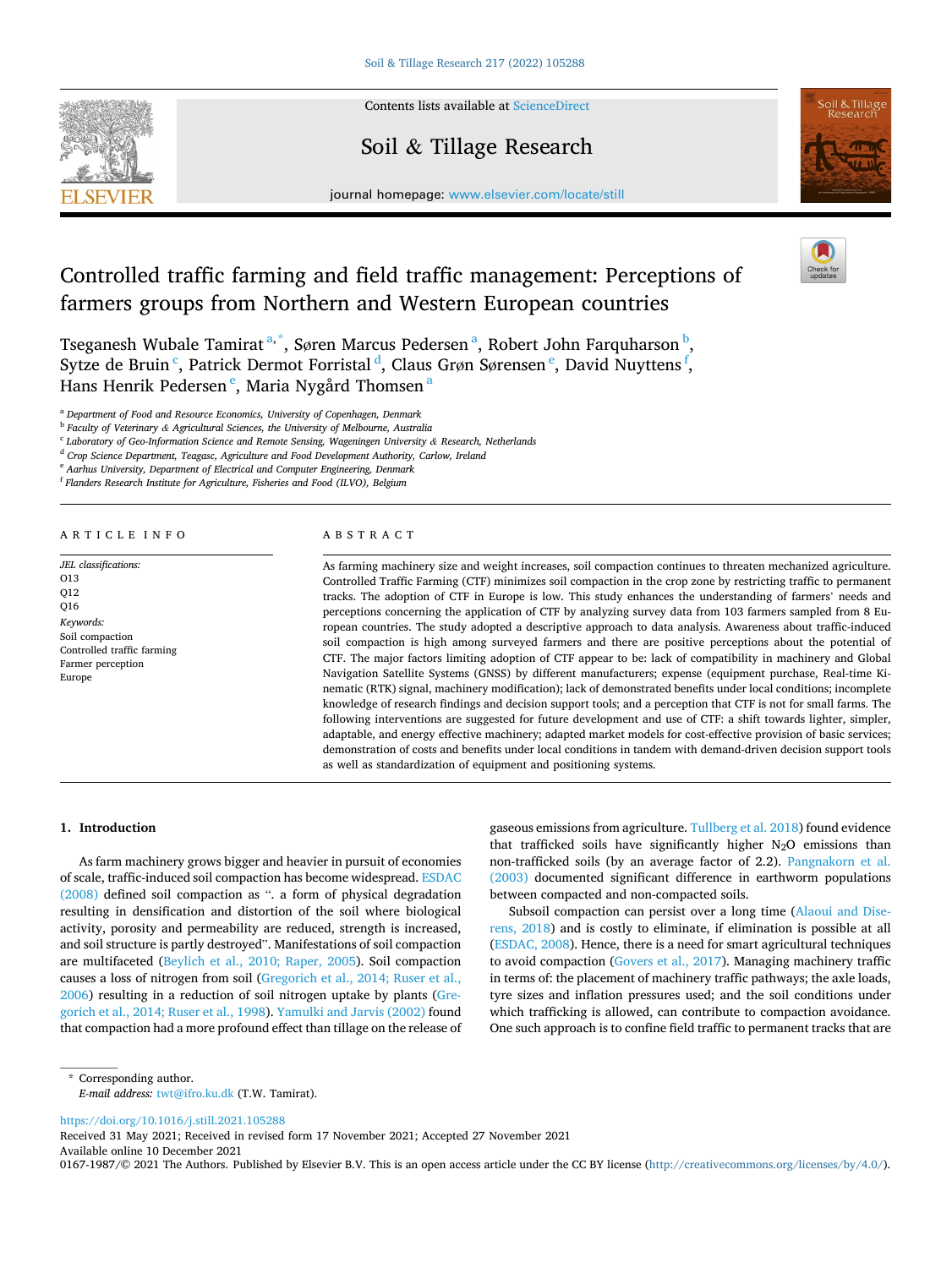maintained year after year, referred to as Controlled Traffic Farming (CTF) [\(McPhee and Aird, 2013; Tullberg et al., McGarry, 2007\)](#page-8-0).

Earlier deployment of CTF technology relied on marking permanent tracks and frequently involved the deployment of gantries. The advent of high precision positioning and auto-steering systems, by avoiding the need to physically mark and manually steer along pathways, makes CTF a promising technology in future agriculture ([Gasso et al., 2013, 2014](#page-7-0)). In [Chamen \(2008\)](#page-7-0), CTF is labeled as "precision farming at its most efficient". In its strict sense, CTF requires all machinery operations to be in permanent tracks. Today, unlike the original gantry systems where one set of uncropped pathways received the same amount of traffic, a CTF managed field may have different pathways, some cropped and some uncropped, receiving different levels of traffic depending on the implement working widths, but all in multiples of the narrowest machine working width. CTF can also be viewed and implemented differently in different regions and/or across different farming groups with 'seasonal CTF' for example deploying a CTF system after primary cultivation until the end of that season or until the harvesting operation.

The essence of CTF is to eliminate soil compaction within the cropped area, improve tractive efficiency on the permanent tracks, and thereby improve crop yield and economic return. Setting a CTF system on a farm is often made over years during which the machines being replaced are chosen, or they are modified, to match the CTF system chosen. Mainly a base working width has to be chosen (in Europe, often 6, 8, 9, 10 or 12 m). Fertilization and crop protection is often made at widths of 2, 3 or 4 times the primary working width. While CTF originally in Australia aimed to have the track width of all equipment the same, today in Europe it is often accepted that this is expensive, inconvenient and not suitable for road transport. Consequently a wider track width for combines is accepted. Besides, wider tyres are deployed to reduce the impact of traffic as all other traffic paths are cropped (often with the exception of spraying and fertilizer spreading tramlines in cereals and pathways between beds in vegetable production).

Researchers have attempted to assess the economic and environmental benefits of CTF using field experiments. From a case study for a multi-cut grass silage system in Scotland, UK, [Hargreaves et al. \(2017\)](#page-7-0)  documented that introducing CTF provides a net economic return derived from increased yields due to a reduction in compaction and sward damage. [Antille et al. \(2019\)](#page-7-0) provided a review of the effects/implications of CTF systems on overall soil health, crop performance and yield, fertilizer and water use efficiency, and greenhouse gas emissions. As early as 1986, energy savings of approximately 50% were reported from CTF use in the Netherlands [\(Lamers et al., 1986\)](#page-7-0). In Denmark, [Gasso et al. \(2014\)](#page-7-0) presented the significant potential for CTF to reduce environmental impacts through reduced greenhouse gas emissions in intensively managed arable cropping systems (in the range of 20–45% for N<sub>2</sub>O and 370–2100% for methane (CH<sub>4</sub>) with at least 20% reduction in direct emissions from field operations.

Based on a 10 year field experiment from Loess Plateau in China, [Bai](#page-7-0)  [et al. \(2009\)](#page-7-0) indicated that CTF increased mean wheat yield by 11.2%. Drawing from a case study on an Australian sugar cane farm, [Halpin](#page-7-0)  [et al. \(2008\)](#page-7-0) concluded that a farming system with precision CTF and minimum tillage is more profitable than traditional practice. Using whole farm modelling in Australian dryland agriculture, Kingwell, [Fuchsbichler \(2011\)](#page-7-0) reported that CTF would increase profit by 50% mainly through its beneficial effect on yield and crop quality. Hussein [et al. \(2021\)](#page-7-0) reported 30% increase in sorghum yield due to CTF. Studies from Denmark and the UK showed that CTF enables a considerable reduction in headland area and input use and claimed that the overall benefits would be higher if CTF was integrated with other precision farming techniques ([Tavella et al., 2010; Jensen et al., 2012](#page-8-0)).

CTF also provides other benefits such as minimizing soil runoff, economizing on input use from reduced overlaps, providing reduced operator stress with auto-steering and reducing soil-emissions ([Chamen](#page-7-0)  [et al., 1992; Godwin et al., 2015; Pedersen et al., 2015; Vermeulen,](#page-7-0)  [Losada, 2009\)](#page-7-0). [Tullberg \(2010\)](#page-8-0) documented that by restricting compaction to narrow and permanent wheel tracks, CTF contributes to reducing nitrous oxide emissions which are higher in compacted soils. [Tullberg et al. \(2018\)](#page-8-0) concluded that CTF can bring about 30–50% reduction in soil nitrous oxide and methane emissions. The benefits can potentially be higher when CTF is combined with reduced tillage or no-tillage systems and assisted by precision agriculture technologies ([Antille et al., 2019\)](#page-7-0).

While CTF is considered to provide multifaceted benefits as summarized above, there are also potential drawbacks associated with it. The main drawback is the investment required in suitable widthmatched machinery and the associated auto-steering technology. Driving patterns must be controlled, which can have implications for field efficiency in service vehicles like grain trailers or slurry tankers which must follow the pathways rather than turning to exit the field by the shortest distance when their load cycle is complete ([Bochtis et al.,](#page-7-0)  [2009\)](#page-7-0).

CTF is compatible with EU soil protection laws and regulations aimed at preventing soil compaction. While soil is compacted in the permanent track area 70–80% of the farm area is not compacted by field traffic where CTF is deployed ([Chamen, 2015\)](#page-7-0). Low soil disturbance minimum tillage or no-till is more easily deployed with CTF as the soil is not subjected to traffic induced compaction. While the permanent tracks will be compacted, negative effects are limited to a small area and are more than compensated for by the lack of random traffic and intensive soil cultivation in the larger field area [\(Antille et al., 2019\)](#page-7-0).

While experimental evidence suggests multiple benefits from CTF, its use on commercial farms is limited for various reasons such as the high cost of machinery modification ([Rochecouste et al., 2015\)](#page-8-0); the perception that CTF is not for small farms [\(Larocque, 2012](#page-7-0)); and the lack of demonstrated benefits under local conditions. Moreover, CTF demands a change of mindset towards prioritizing soil health, careful route planning and making decisions with a long-term perspective and in a holistic manner.

In Europe, soil compaction is already recognized as a threat ([COM,](#page-7-0)  [2006; Anon, 2008;](#page-7-0) Schjø[nning et al., 2018;](#page-8-0) [JRC, 2016](#page-7-0)). However, CTF remains a niche activity. In the literature, the benefits of CTF in terms of yield improvement, soil health, input-use efficiency and environmental benefits are frequently reported. However, literature on the perceptions/views, knowledge and concerns relating to CTF and its adoption, of current, and of potential, CTF using farmers, is lacking.

This study intends to fill part of this gap by analyzing data from a survey of farmers, as part of adoption studies in two ICT-AGRI European projects: CTF-OptiMove (http://ict-agri.eu/node/36327) and PAM-CoBA (http://ict-agri.eu/node/36322). The primary objective is to assess and understand farmers' perceptions about CTF and related technologies; what limits them from using the technology and how they think it could be improved. The study also seeks to identify intervention approaches, relevant stakeholders, and their roles for the future development of CTF.

#### **2. Methods**

# *2.1. Description of survey and data*

The data used in this study is from a cross sectional survey collected from January to April 2018 from 8 European countries (Belgium, UK, Netherlands, Ireland, Denmark, Germany, Sweden and France) using the network of the project participants to secure participants. The background of the farmers invited to participate in the survey varied widely across the countries. The survey was a structured questionnaire administered online using the SurveyXact platform (https://www.surveyxact.dk). An overview of the survey data is provided in [Thomsen](#page-8-0)  [et al. \(2018\).](#page-8-0)

All 263 members (136 from UK, 80 from Denmark, 15 from Sweden, and 32 from other countries) of the CTF Europe association (https:// ctfeurope.dk/) which includes farmers, advisors, machinery companies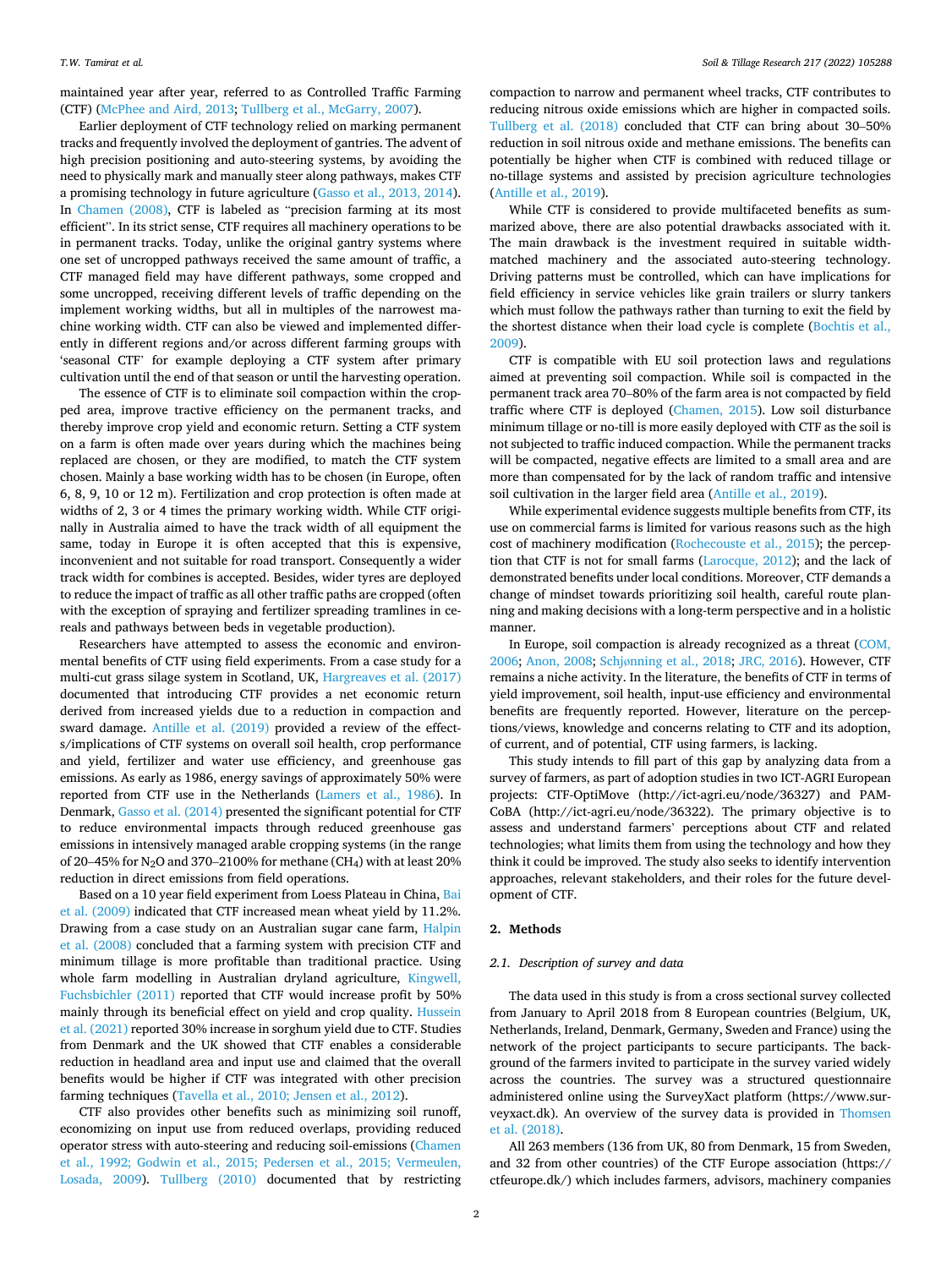and others with an interest in CTF farming systems, were invited to participate. CTF Europe member farmers generally operate larger farm sizes than average in their countries.

In the Netherlands, the survey was distributed to 63 farmers, 3 were from the list in CTF Europe and the rest were members of a farmers' association in the Hoeksche Waard (HW) district who cooperated in earlier projects on in-field traffic. Compared to other regions in the Netherlands, HW member farmers are considered more advanced and early adopters.

In Belgium, the survey was distributed to approximately 2200 farmers using the sprayer inspection customer database for Flanders, administered by the Research Institute for Agriculture, Fisheries and Food (ILVO). In Ireland, the survey was distributed to 140 farmers with active email addresses from the total membership of 200 of the Irish Tillage and Land Use Society (ITLUS). ILTUS members tend to be the larger growers in the country with between 100 and 800 ha per farm. A total of 103 valid survey responses were received and used in this study.

The survey data included demographic attributes of the respondents (age and education level), farm size, machinery ownership, tillage type, concern about soil damage due to heavy machinery and remedial measures, mode of farm ownership, perception/expectation about longterm benefits from using Precision Farming (PF) & GNSS and, use of CTF practices. Survey participants who considered themselves as 'CTF-users' were asked technical, experience and expectation related questions relating to their use of CTF.

# *2.2. Sampling and definition issues*

The survey questionnaire contained an introduction section giving background information about soil compaction and CTF. The conceptual definition of CTF provided in the introduction section was: "*Controlled Traffic Farming (CTF) is a production and management system that requires the repeated use of the same wheel track for every operation, and for all vehicles and implements to have a particular span corresponding to the base wheel track*". In this study, 'CTF user' denotes farmers' own perception of their CTF use as responded to the question "Do you use CTF" (Q19 in the questionnaire).

Two issues must be considered when analyzing the survey data. Firstly, the low response rate (about 4%) may introduce a selection bias, i.e., those farmers with prior experience with CTF technology and early adopters of mechanization technologies may have participated at a higher rate than those operating small farms and/or not considering CTF.

Secondly, there is heterogeneity in sampling across countries in the survey. Members of CTF Europe already have awareness of and are interested in CTF. The respondents from Ireland were members of a soil and tillage association that had participated in previous workshop events concerning soil compaction prevention, though not specifically CTF. However, the sample from Belgium is quite different because the criterion was owning a sprayer and only included the Flanders region with relatively small farm sizes.

# *2.3. Analysis method*

The study used a descriptive approach to present farmers' perceptions, experiences, expectations, challenges and needs regarding CTF. Numerical data was summarized using percentages, cross-tabulations, and histograms. Responses to open-ended (free-text response) questions were summarized and explained under thematic headings. Where it was considered useful, data was disaggregated by country and/or CTFuse category.

Owing to the small sample size and sampling heterogeneity across the countries surveyed, the use of statistical analysis methods (e.g., regression) was limited. To assess the presence of statistically significant differences in mean farm size between CTF-user and non-user groups, a T-test was performed.

# **3. Results**

# *3.1. Sample distribution, farm size and production type by country*

The distribution of survey respondents, farm size and production type is presented by country in [Table 1](#page-3-0). Most of the respondents were from Belgium, Ireland, the UK and the Netherlands. In terms of proportion of CTF-users, the UK sample ranks first (44%) followed by Ireland and Belgium (13% each). Because of their very small representation, samples from Germany, France, Canada (1 respondent from each) and Sweden (2 respondents) are grouped together as 'Others'.

In [Table 1](#page-3-0) summary statistics for total farm size and the percentage of farm area where CTF is applied is presented (Q1 and Q23 in the questionnaire).

There is a wide difference in farm size across countries. Categorizing farm area into large (*>*500 ha), medium (between 100 and 500 ha) and small (up to 100 ha) shows that nearly 86% of respondents from Belgium operate small farms in contrast to none for the UK sample. The majority of the respondents from Ireland and the Netherlands lie in the medium farm size category. Farm sizes are larger for the Danish and UK sample with 75% and 65% respectively greater than 500 ha. The percentage of farm area under CTF operations also differs across countries. The sample from Belgium is the lowest both in terms of farm size and the proportion under CTF practice. The UK sample features the highest values both in farm size and percentage area under CTF and this data is also from 14 CTF user farms, which is a much larger sample than from the other countries.

As shown in [Table 2,](#page-3-0) there appears to be considerable difference in the type of crop/animal production respondents are involved in (Q5 in the questionnaire). For the aggregate sample, 82% of respondents said to produce one or more cereal crops, 40% onion, 37% perennial crops and 31% beet with the least proportion (10%) involved in pig production. Note that a respondent could engage in more than one type of crop and/ or animal production. Cereal production is the most common for the sampled farmers with the vast majority reported to have produced one or more cereal crops (an exception is the sample from Netherland where 91% engage in onion production while 82% engaged in crop production). In UK and Ireland, all sampled farmers produce cereal crops. Pig production is the least common with only 50%, 16% and 6% of the samples from Denmark, Belgium and UK respectively involved in it. Differences in the type of production can have a significant implication for the use of CTF at its early development stage, at least. However, in the survey it was not specified on what types of production respondents apply CTF systems.

In [Table 3](#page-3-0) results from a mean equality test for farm size between the CTF-user and non-user groups are presented. There is a significant difference in mean farm size between the two groups.

The average farm area for the aggregate sample was 428 ha. CTFusers operated significantly larger average farm area (951 ha) compared to 192 ha for Non-users (see [Table 3\)](#page-3-0). The farm numbers were too small to show statistical differences at a country level.

# *3.2. Concern about traffic-induced soil compaction and minimization measures*

About 77% (70% Non-users; 91% CTF-users) of respondents reported that they were concerned about heavy machinery and its potential damage both on the field headlands and the main body of the field.

Measures, other than direct adoption of CTF, being used by survey respondents to minimize traffic damage (Q9 in the questionnaire) are presented in [Table 4.](#page-3-0) Values in parenthesis are percentages relating to the CTF user only subsample.

For the overall sample, the traffic damage minimization practices most used are: low ground pressure tyres on tractors and harvesters (70%); ploughing and sowing headlands last to reduce damage (67%) and; restricting grain trailers to field headlands for loading (53%). The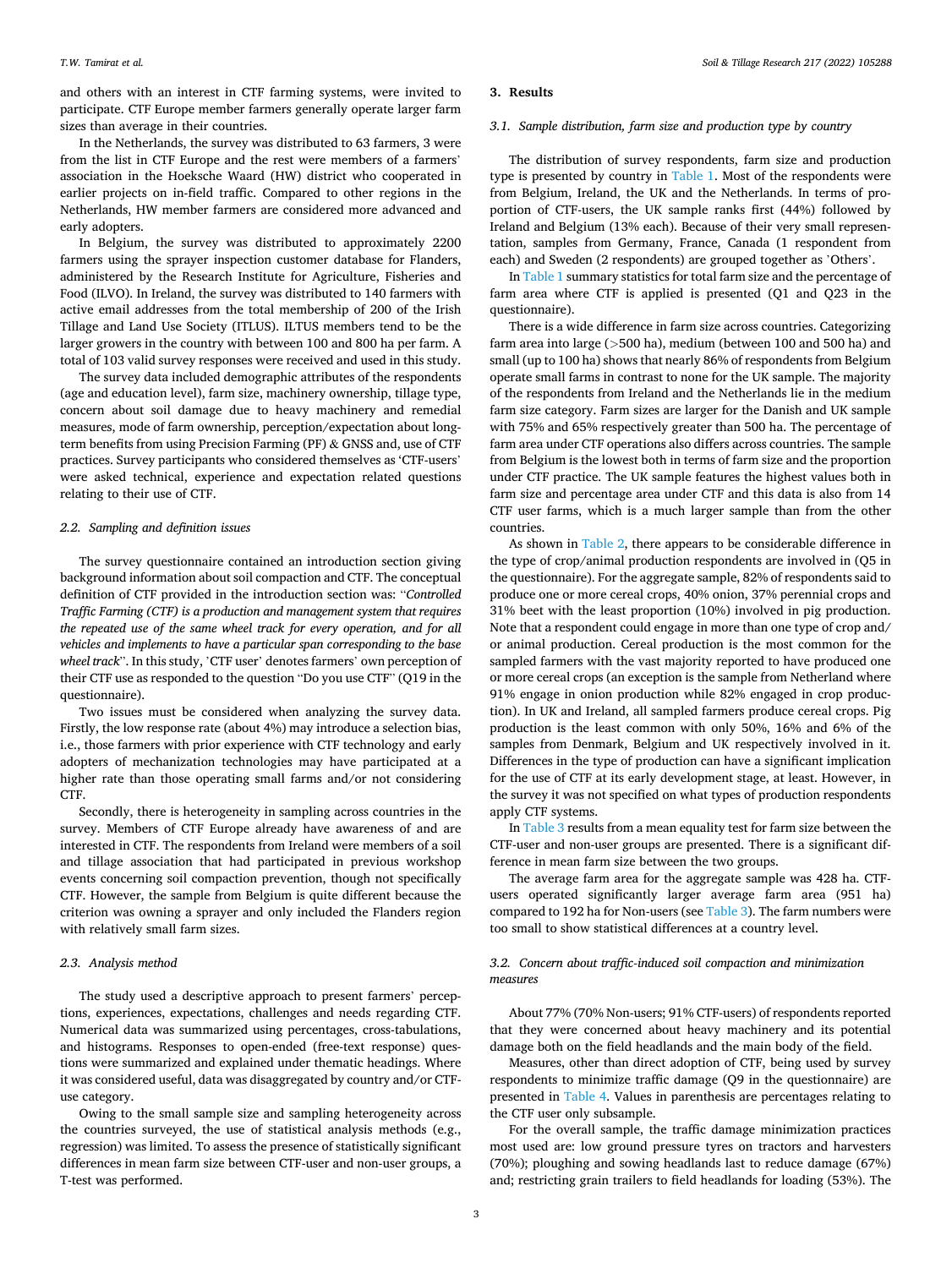#### <span id="page-3-0"></span>**Table 1**

Sample distribution, farm size and CTF use by country.

| Country          | N   | Mean farm area (ha) | Farm size category    |                                    |                       | CTF users (%) | CTF area share (%) |
|------------------|-----|---------------------|-----------------------|------------------------------------|-----------------------|---------------|--------------------|
|                  |     |                     | Large<br>$($ >500 ha) | Medium<br>$($ >100, $\lt$ =500 ha] | Small<br>$(<=100$ ha) |               |                    |
| Belgium          | 44  | 121                 | 1(2)                  | 5(11)                              | 38(86)                | 9.1           | 61                 |
| Denmark          | 4   | 1260                | 3(75)                 | 0                                  | 1(25)                 | 75.0          | 87                 |
| Ireland          | 22  | 324                 | 2(9)                  | 15(68)                             | 5(23)                 | 18.2          | 75                 |
| Netherland       | 11  | 201                 | 1(9)                  | 6(55)                              | 4(36)                 | 27.3          | 92                 |
| UK               | 17  | 1142                | 11(65)                | 6(35)                              | $\mathbf{0}$          | 82.4          | 93                 |
| Others           | 5   | 998                 | 4(80)                 | 1(20)                              | $\mathbf{0}$          | 80.0          | 90                 |
| Aggregate sample | 103 | 428                 | 22(21)                | 33 (32)                            | 48 (47)               | 31            |                    |

Note: values in parenthesis under columns 'Large', 'Medium' and 'Small' represent the percentage of observations in the respective country whose farm area lies in that farm area category. For example, respectively 86% and 2% of the observations from Belgium operate farm area up to 100 ha and above 500 ha. 'CTF area share (%)' denotes the area share where CTF is applied on the farm as responded to the question "What is the percentage of the land area you farm, where you currently apply CTF-practices?". 'CTF area share' is only for the subsample which applies CTF practices.

# **Table 2**

Percentage of respondents by country according to the type of crops/animal they produce.

| Country    | Perennial | Cereal | Pig | Beef cattle | Dairy    | Vegetables | Onions | Beet | Potatoes | Other production |
|------------|-----------|--------|-----|-------------|----------|------------|--------|------|----------|------------------|
| Belgium    | 36        | 64     | 16  | 18          | 30       | 41         | 52     | 34   | 32       | 14               |
| Denmark    | 50        | 75     | 50  |             | $\Omega$ |            |        | 25   | 50       | $\Omega$         |
| Ireland    | 41        | 100    | 0   | 45          | 0        |            | a      | o    |          |                  |
| Netherland | 27        | 82     | 0   |             | Q        | 27         | 91     | 73   | 27       | 73               |
| UK         | 47        | 100    | 6   | 24          | $\Omega$ |            | 24     | 35   | 18       | 12               |
| Others*    | $\Omega$  | 100    | 0   |             | $\Omega$ |            | 40     | υ    | 40       | $\Omega$         |
| Average    | 37        | 82     | 10  | 21          | 14       | 20         | 40     | 31   | 25       | 17               |

#### **Table 3**

Difference in farm size (ha) between CTF-user and non-user groups as assessed by the mean equality test.

| Group                                      | N   | Mean farm size<br>(ha) | Std.<br>Err. | Std.<br>Dev. | [95% Conf.<br>Interval] |
|--------------------------------------------|-----|------------------------|--------------|--------------|-------------------------|
| Non-user                                   | 71  | 192                    | 48           | 402          | [97 287]                |
| CTF-user                                   | 32  | 951                    | 183          | 1037         | [578 1325]              |
| Combined                                   | 103 | 428                    | 74           | 750          | [282 575]               |
| Diff                                       |     | $-759$                 | 142          |              | $\Gamma - 1040 - 4781$  |
| Ho: diff = $0$ t = $-5.3629$ ; df = 101    |     |                        |              |              |                         |
| Ha: diff $< 0$ Ha: diff!= 0 Ha: diff $> 0$ |     |                        |              |              |                         |

 $Pr(T < t) = 0.0000 Pr(|T| > |t|) = 0.0000 Pr(T > t) = 1.0000$ 

 $Diff = mean(Non-user) - mean(CTF-user); df = degrees of freedom; t = T-value; N$ = number of observations; Std. Err.=Standard error; Std. Dev= Standard Deviation: Ho=Null hypothesis; Ha= alternative hypothesis; Pr= probability

use of low-ground pressure tyres on tractors and harvesters is the most in use both in the overall sample and the CTF-user sub-sample. Deliberately fixing tramlines to minimize soil damage is moderately used when assessed for the total sample, but the second most used practice for CTFusers. On the other hand, changing field turning headland to different parts (19%) and the use of dedicated crop transfer trailers ('Chaser bin') fitted with large tyres (22%) are the least used. When future adoption was considered, selection of smaller machines (27%), selection of trailed equipment to reduce axle load (22%) and fixing tramlines (20%) are ranked highest. Half of the respondents use a combination of three or four of the nine damage minimization techniques listed in Table 4.

CTF-users seem to use a combination of more techniques to minimize traffic-induced damage on their soil compared to the 'Non-users' group where about 34% of the CTF-users and 23% of non-users apply a combination of five or more of the damage minimization techniques. Regarding crop establishment system, CTF-users employed reduced/ strip-tillage (44%) and no-till (31%) whereas the majority (82%) of Non-users practiced plough-based cultivation.

# **Table 4**

|  | Machinery traffic minimization strategies of all and CTF-user respondents. |  |
|--|----------------------------------------------------------------------------|--|
|--|----------------------------------------------------------------------------|--|

| Traffic damage minimization technique/<br>measure            | Practice<br>currently<br>(%) | Consider for<br>future use<br>(%) |
|--------------------------------------------------------------|------------------------------|-----------------------------------|
| Low ground pressure tyres on tractors and<br>harvesters      | 69.9 (84.4)                  | 10.7(6.3)                         |
| Chaser bin                                                   | 22.3 (43.8)                  | 11.7(15.6)                        |
| Grain trailers restricted to field headland for<br>loading   | 53.4 (53.1)                  | 9.7(3.1)                          |
| Headlands ploughed and sown last to<br>reduce damage         | 67.0 (59.4)                  | 6.8(3.1)                          |
| Change turning headland to different parts<br>of field       | 19.4 (15.6)                  | 16.5(12.5)                        |
| Select smaller machines to reduce axle load                  | 31.1 (21.9)                  | 27.2(40.6)                        |
| Select trailed equipment to reduce axle load                 | 35.9 (40.6)                  | 22.3 (21.9)                       |
| Deliberately moving tramlines to avoid<br>successive loading | 29.1(12.5)                   | 13.6 (12.5)                       |
| Deliberately fixing tramlines to minimize<br>damage          | 42.7 (81.3)                  | 20.4 (15.6)                       |

Note: The values in parenthesis are only for the CTF-user group.

Note: 'Chaser bin' refers to the use of dedicated crop transfer trailers that are fitted with large tyres to transport crop from the field to road trailers which are restricted to farm roads or field headlands.

#### *3.3. CTF practice and service provision*

Most of the CTF-users (63%) practice CTF on their farms with their own equipment. Some provide CTF services to other farmers while others complement their CTF practice by hiring service providers for some CTF operations. Two respondents (with farm area of 3000 ha and 1300 ha, respectively) said they provide CTF services to other farmers while not applying on the farm they operate. Refer to Table SM2 in Supplementary material.

Though a generic definition of CTF was provided in the survey introduction, there may still have been subjective judgement among respondents (and possibly across countries) about what constitutes CTF. For example, 13% of 'CTF-users' said they do not use the same tramlines for fertilizer and spraying while 41% of non-users said they use the same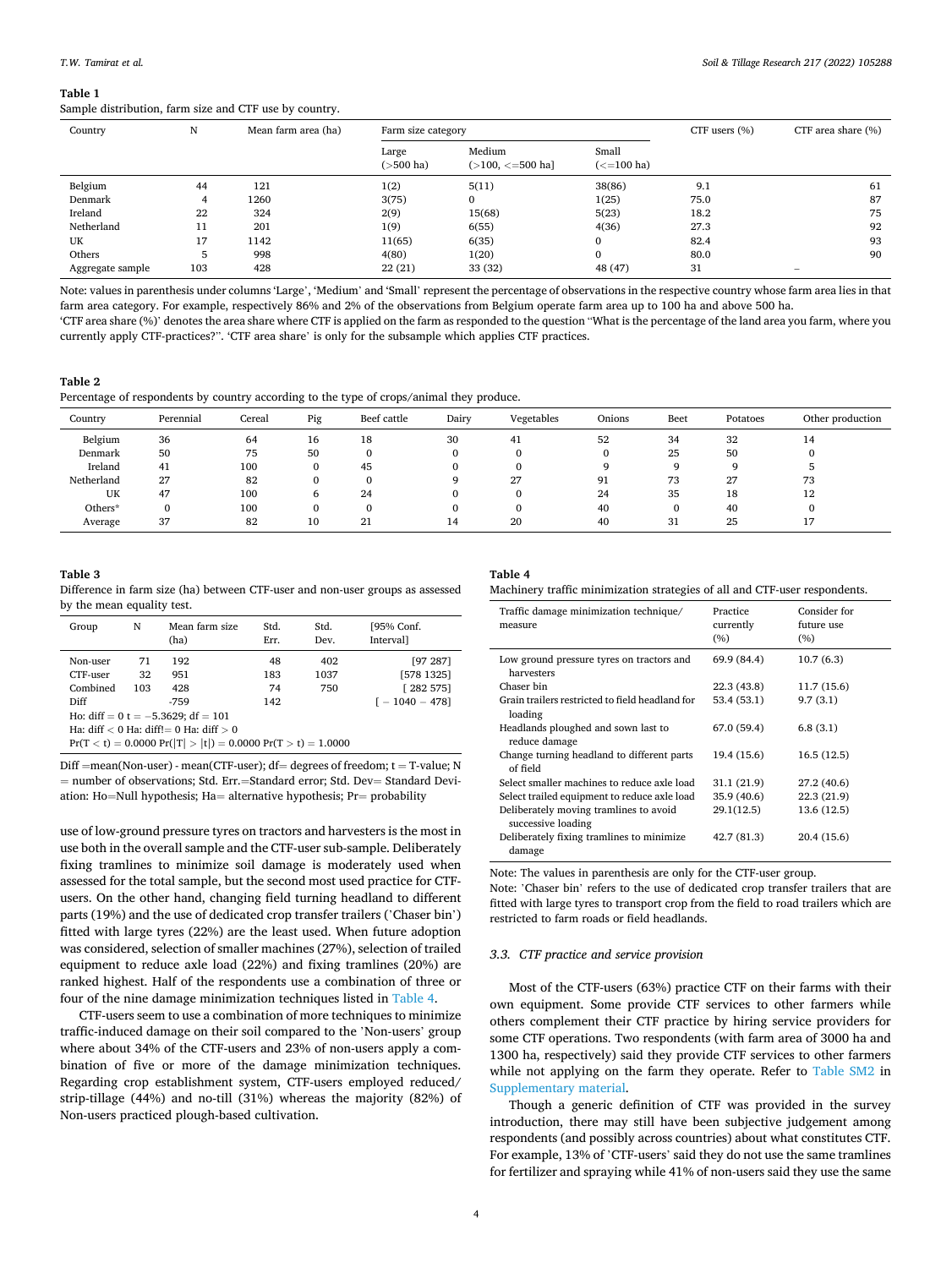# <span id="page-4-0"></span>tramlines for the two operations.

# *3.4. Farmers' perceptions about CTF and precision farming (PF) using GNSS*

There seems to be a positive perception about CTF and PF among the surveyed farmers. About 51% of the respondents (94% CTF-users; 31% Non-users) said they would encourage other farmers to use CTF practices Table 5 summarizes responses to these questions.

The majority of respondents (74%) said they see both labor saving and environmental benefits from the use of GNSS and PF (Table SM1 in supplementary material). The expectations about long-term benefits of using GNSS and PF seem to be higher among the CTF-user group.

Responses to open-ended questions on the perceived advantages of using PF (and CTF) are summarized as follows:

- Input use efficiency: labor, nutrients, seed, fuel, machinery, optimized crop area;
- Soil health: reduced erosion, less compaction, beneficial to microorganisms in the soil, drainage;
- Less overlap of machinery passes, less traffic;
- Pollution reduction, reduced emissions, less runoff, protection of waterways;
- Improved management, less complication, improved working conditions; and
- Other potentials: possibility to incorporate other farming techniques, mechanical weed control, minimum or no-till.

# *3.5. Characteristics, motives, experiences, and expectations of CTF-users*

CTF-users differ in the extent/level of their use of the system. About 81% of the CTF-users apply CTF practices on at least 75% of the farm area (56% apply CTF on the entire farm area). About 56% of the CTFusers have all their machinery working on permanent traffic lanes (or tramlines) whereas about 12% use seasonal CTF where harvest and primary tillage are not included in the CTF system. About 19% use the same tracks for all operations whereas about 56% use the same tracks for most crops and most machines. Most CTF-users (about 84%) use highprecision positioning system (e.g., RTK). As far as the type of RTK correction service is concerned, 63% of CTF-users use radio-based base stations (44% have own base station & 19% use a shared service) and 25% use an internet-based service (mobile phone technology). Those who do not use RTK systems rely on satellite-based augmentation signals.

The most frequently chosen motives/reasons to use CTF are to reduce damage to soil structure, improve efficiency/reduce cost, increase profit and to reduce environmental impact (refer to table SM3 in supplementary material). Expectation about the future utility of the CTF system is also an important motive. In most cases a combination of the listed factors (usually three) were reported in farmers' reasons for using CTF practices.

CTF users reported a 59% reduction in machinery operating time and

#### **Table 5**

| Perceptions about CTF among all, CTF-user and non-user groups. |  |  |  |  |  |
|----------------------------------------------------------------|--|--|--|--|--|
|----------------------------------------------------------------|--|--|--|--|--|

| Ouestion                                                       | Response                    | Over<br>all<br>(%)   | Non-<br>user<br>(%)  | <b>CTF</b><br>11ser<br>(%) |
|----------------------------------------------------------------|-----------------------------|----------------------|----------------------|----------------------------|
| Do you see any disadvantages from<br>the use of CTF practices? | Yes<br>Nο<br>Do not<br>know | 43.7<br>35.9<br>20.4 | 42.3<br>32.4<br>25.4 | 46.9<br>43.8<br>9.4        |
| Would you encourage other farmers<br>to use CTF practices?     | Yes<br>Nο<br>Do not<br>know | 50.5<br>4.9<br>44.7  | 31<br>7.0<br>62      | 93.8<br>6.3                |

25% having more office time after introducing CTF. The majority (84%) expect CTF practices to increase crop yield on their farm. Expectations about increased long-term gross margin per hectare are also optimistic as presented in [Fig. 1](#page-5-0).

# *3.6. Farmers' challenges and needs*

Responses to open-ended questions on the disadvantages of using GNSS, PF and/or CTF highlighted: the cost of specialized equipment (purchase and/or modification of existing ones), RTK, staff training; incompatibility of machinery and navigation technologies from different manufacturers; lack of decision support tools; lack of adaptable solutions (for example, for small farms, rugged topography and rootcrop harvesting); lack of suitable machinery at local contractors and/ or difficulties when using contractors; other concerns such as road width limitations, and limited capacity of GNSS signals under hedges. Examples from responses to open-ended questions that relate to challenges with road width include "*adjust all machines. Roadways very fixed"; "transport width on the road"; "wide machines that are not allowed to drive on the road".* Similarly, respondents also expressed their concerns with CTF suitability for small farm sizes (e.g., *"only suitable for large plots / areas as this requires adapted machines"; "too small plots"; "purchase price, parcel size, relative width"*).

For future development of CTF, respondents pointed out the following items and actions:

- Mechanization: Lighter, power saving, flexible, simpler (less complicated, understandable and operable) machinery; large working width, gantry system, low-ground pressure tyres;
- Standardization and compatibility of machinery and navigation technologies from different suppliers;
- Robust navigation technologies (e.g., more established GNSS systems, RTK);
- Demonstration, information campaign, research dissemination and decision support tools;
- Affordable machinery purchase and/or modification of existing machinery and RTK purchase;
- Adaptation to more farming operations (e.g., potato harvest, residue management); and
- Equipment availability through local contractors.

Some of the responses to open-ended questions about what needs to be improved for future development of CTF are directly quoted here as examples: "*better residue distribution. Extended augers that reach grain cart in 12 m CTF system"; "We need machines that are lighter and possibly more on belts."; "Accurate manufacturer description of implement width and move to slightly oversize widths eg 6.2 m, 12.4 m to allow for crabbing"; "Lower ground pressure tyres. Reduced power requirement implements"*; "*more evidence on yield enhancement over random traffic farming. How to integrate into a root system*"; "*more available equipment*"; "*more equipment at the contractors*".

#### **4. Discussion**

There are wide differences in sample size, mean farm size and CTFuser proportion across countries included in the survey. Coupled with the sampling concerns of non-random selection, heterogeneity in sampling across countries, low survey response rate, and likely subjective/ perceptional differences in defining CTF, this makes it difficult to make cross country comparisons and/or generalizations at country level. As the available literature eliciting real experiences and perceptions of farmers is limited, the work reported here contributes to the development of this area of research.

The surveyed farmers expressed concern about heavy machinery and the damage it causes on soil. This is in line with the evidence that soil compaction is a threat to European agriculture [\(ESDAC, 2008;](#page-7-0)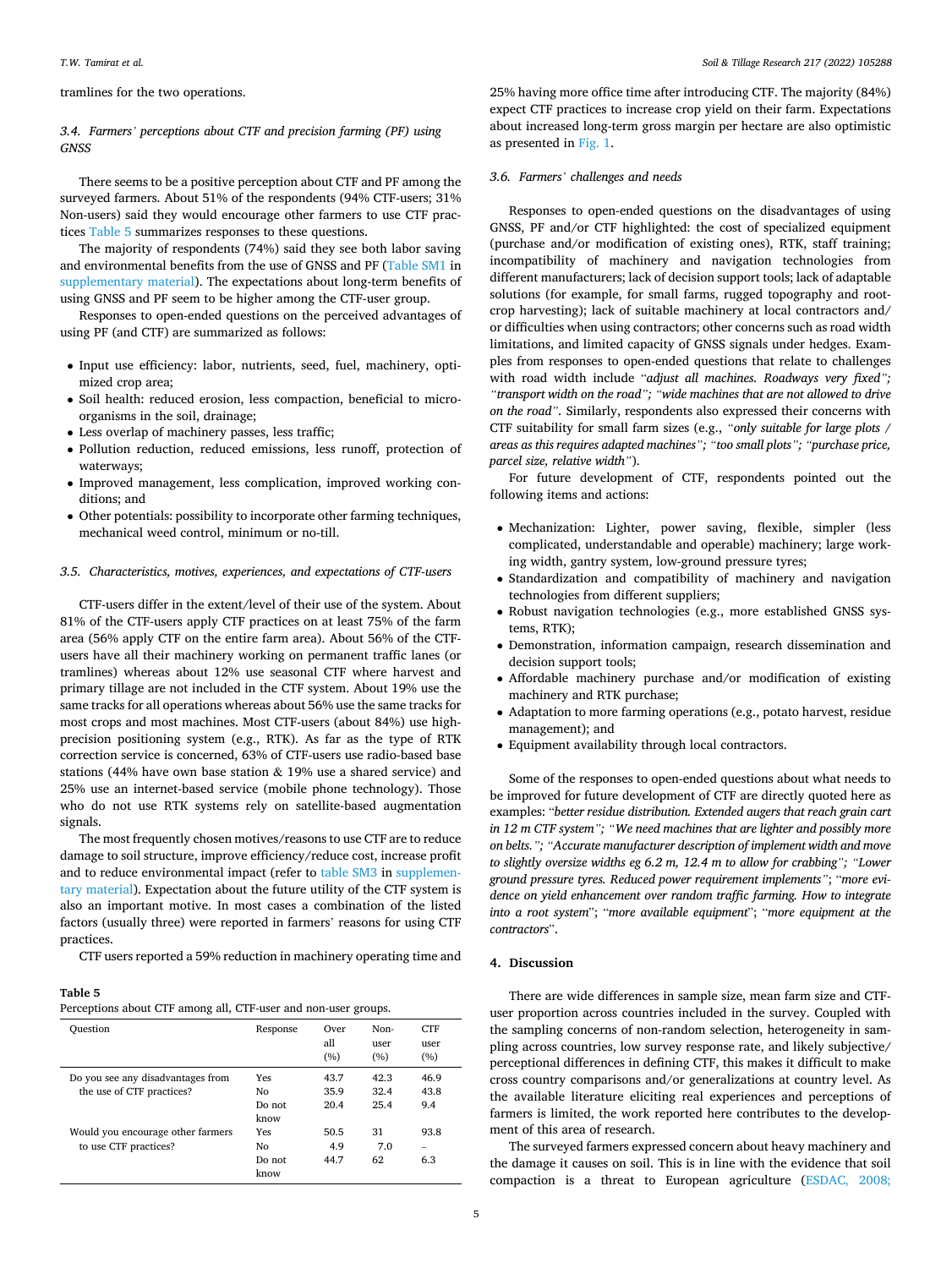<span id="page-5-0"></span>

**Fig. 1.** The proportion of respondents that expected gross margin increases of different amounts (€/ha) following adoption of CTF.

Schjø[nning et al., 2018](#page-7-0); [JRC, 2016](#page-7-0)). As shown in [Table 4](#page-3-0), farmers are employing a combination of techniques to minimize damage. CTF-users seem to use a greater number of damage minimization techniques in combination, probably because this group are acutely aware of compaction issues and open to adopting a multitude of measures.

Among a list of techniques presented in [Table 4](#page-3-0), low-ground pressure tyres are the most used traffic damage minimization technique. Low ground pressure tyres have been recognized to improve topsoil conditions and crop yield ([Vermeulen and Perdok, 1994](#page-8-0)). The technique is also the most in use by the CTF-user group. There can be several possible explanations for this. CTF has evolved from an approach where the pathways did not grow harvestable crop and where track widths were fixed, to a more flexible system where the base machine pathways are cropped, where some machine types have different track widths, and where varying machine weights require different tyre widths. Consequently an approach where tyres and ground pressures are chosen to limit soil stress on traffic paths and field headlands is sensible. It is also possible that many who consider themselves as CTF-users but only limit or control traffic to a limited extent, also use low pressure tyres to limit damage generally. Overall, farmers that are most conscious of potential soil damage use a combination of techniques to protect the soil.

CTF is used on larger farms with the CTF-user group on average operating nearly 5 times more area as the non-user group ([Table 3\)](#page-3-0) This may be a response to the need to reduce the damage risk of the heavier equipment on these farms coupled with the capacity of large farms to take advantage of economies of scale in machinery investment by amortizing fixed cost ([Pierpaoli et al., 2013;](#page-8-0) Chamen 2015)). This capacity to avail of scale benefits has been documented in previous studies including other PF technologies ([Tamirat et al., 2018](#page-8-0)). In the current study, this is highlighted in the UK data where farm sizes are greater and CTF adoption is more common. The large mean farm size in UK (relative to other Western European countries such as Denmark, Germany, Ireland, Belgium, Netherlands) is also docuemnted in [Loughrey et al.](#page-8-0)   $(2016)$ 

There are differences in the level of use of the system among the farmers who considered themselves as CTF-users, indicated by the proportion of farm area on which CTF is used. Most 'CTF-users' are not implementing a complete version of CTF as only 19% use the same pathways for all operations, and 56% use the same tracks/pathways for most crops and most machines. This has partly to do with subjectivities in definition of 'CTF-user' as described in the methods section. Partial

adoption is to be expected as conversion to CTF demands several adjustments and learning through experimenting (Chamen 2015). Being conscious of the challenges of matching machine, track and tyre widths, and enabling deeper cultivation occasionally in full CTF systems, some farmers may still desire to manage their traffic by implementing some level of CTF as part of a soil management system that also includes reducing ground pressure and other soil protection measures.

An important learning is that the current market for CTF rental/ contractor service appears to be very limited as most of the surveyed farmers practice CTF by their own. This could be because the technology and particularly its utility in terms of 'pay back' is not fully proven across a range of real farm situations. Responses to open-ended questions about CTF challenges/disadvantages (e.g., "*difficult to operate when using a contractor; "machines differ in track width with regard to contractors"*) testify farmers' challenges with contracting.

Surveyed farmers have positive perceptions about the technical potential of CTF. A considerable proportion of farmers who do not consider themselves as CTF-users said they would recommend other farmers to use CTF ([Table 5\)](#page-4-0). This implies that implementation issues (e.g., difficulty in adapting to own circumstances, and perhaps lack of sufficient scale on their own farm) play a key role in adoption decisions. Overall, surveyed farmers had positive expectations about the benefits arising from using PF and CTF. Expectations about CTF adoption impact on long-term- gross margin (Fig. 1) were also optimistic. These expectations are supported by research on the effect of CTF adoption on crop yield ([Hefner et al., 2019; Hussein et al., 2021](#page-7-0)) and profit [\(Alvemar et al.,](#page-7-0)  [2017; Kingwell and Fuchsbichler, 2011\)](#page-7-0). Most of the surveyed farmers (59%) reported efficiency gains in machinery operating time due to CTF adoption. Optimistic expectations about labor saving and environmental benefits from using GNSS and PF were also expressed. There is already evidence of environmental benefits arising from practicing CTF in the form of reduced soil emissions ([Gasso et al., 2013; Tullberg, 2010;](#page-7-0)  [Tullberg et al., 2018](#page-7-0)). The long-term labor saving expectation is also supported by [Luhaib et al. \(2017\).](#page-8-0)

The main issues farmers identified in this research regarding CTF were: affordability, compatibility; lack of decision support tools; adaptability (e.g. small farms, rugged topography, and root-crop harvesting); and accessibility (lack of suitable machinery at local contractors and/or difficulties when using contractors). Machinery cost is referred to as a pressing issue limiting farmers from taking advantage of CTF systems. This issue was also identified as a major constraint in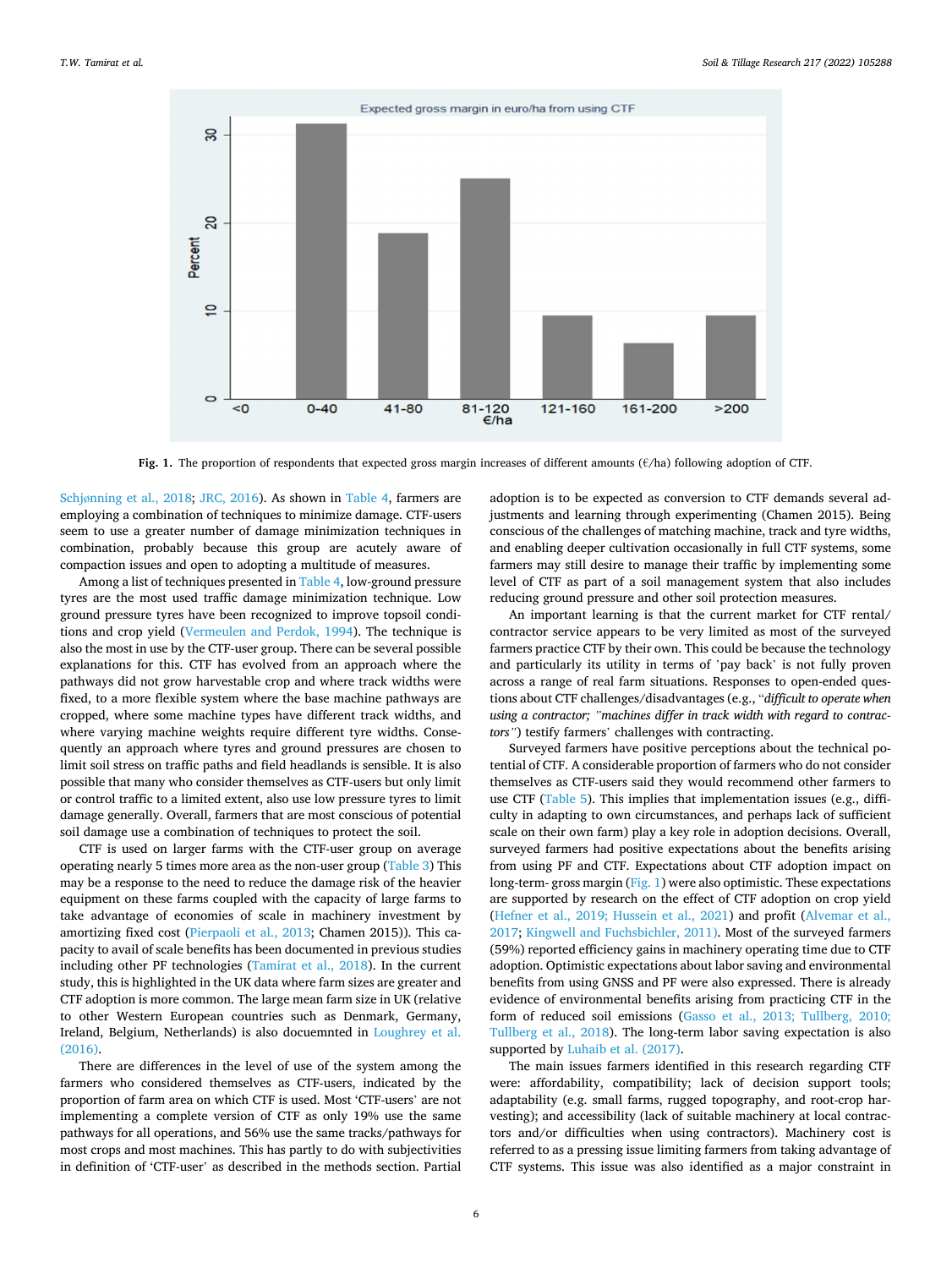# Australia ([Rochecouste et al., 2015](#page-8-0)).

Perceptions that CTF is not suited for small farms are holding back European farmers from taking advantage of the technology, as was similarly noted by [Larocque \(2012\)](#page-7-0) for western Canadian farmers. Examples from farmers' responses to the open-ended questions about CTF challenges/disadvantages such as *"cost of matching equipment", "cost of machine renewal", "cost of operations", "big investments to get everything on the same track and working width, "too expensive",* etc. exemplify the seriousness of the issue. Future availability of optimized turning paths and optimized field pathways to be implemented via auto-steer systems, in combination with low ground pressure and partially controlled traffic on headlands may be an alternative particularly for smaller farms. From the responses relating to the adoption of traffic damage limitation measures, traffic management measures that combine elements of CTF with other soil protection measures may have a role on many farms. If autonomous vehicles develop and take out the need for labour, machines may get smaller and their traffic issues would be more easily resolved with lower pressure tyres.

Farmers in this study also emphasized the need for adaptable/flexible/simple machinery, compatibility among products from different suppliers, evidence of the utility of CTF systems under local conditions, decision support tools, and affordable purchase and modification solutions.

Based on the main findings, the following areas are identified as critical interventions to improve uptake and direct the future development of CTF technology:

- Develop and provide decision support tools based on region-relevant research;
- Adapt technology design to farms of differing sizes and topography;
- Engage the farm machinery industry constructively ([Tullberg, 2010\)](#page-8-0) and incorporate farmers' needs and views;
- Design and implement market models that reduce cost and improve accessibility of machinery/service (e.g., through farmers associations);
- Harmonize machine guidance systems and machine track widths;
- Provide incentives to those who act sustainably as recommended in [\(Antille et al., 2016\)](#page-7-0).

Table 6 elaborates on the suggested interventions by identifying key stakeholders and intervention approaches/mechanisms for future development of CTF in the context studied.

# **5. Conclusions**

The surveyed farmers were aware of the importance of traffic management systems and their role in limiting the potential for soil structural damage caused by heavy machinery. The participants, whether CTF users or not, were also positive about the potential of CTF adoption to contribute to better economic and environmental outcomes. However adoption levels of CTF remain very low and participants cited implementation issues as major constraints. There is a need to demonstrate the utility of CTF across a range of farming systems, scales and regions, using cost-benefit approaches based on research, adoption practice and costings that are appropriate for the regions being considered. The survey responses also indicate the need to consider a range of soil protection actions to prevent traffic damage as depending on farming systems, soils, scale, climate and other factors. The optimum soil protection solution may be a blending of CTF with other measures to suit individual farming circumstances. Accordingly, a proactive and coordinated approach involving all actors from policy makers to users, is necessary to develop sustainable and adaptable traffic management approaches to protect our soils.

#### **Table 6**

|              | Concerns, suggested interventions and relevant stakeholders for future CTF |  |  |  |
|--------------|----------------------------------------------------------------------------|--|--|--|
| development. |                                                                            |  |  |  |

| uevelopment.             |                                                |                                                                                      |                                                                                                                                                                                                                                                                                                    |
|--------------------------|------------------------------------------------|--------------------------------------------------------------------------------------|----------------------------------------------------------------------------------------------------------------------------------------------------------------------------------------------------------------------------------------------------------------------------------------------------|
| Concerns                 | Suggested<br>interventions                     | Stakeholders                                                                         | Approaches                                                                                                                                                                                                                                                                                         |
| Affordability            | regulations,<br>incentives                     | manufacturers,<br>government                                                         | Reasonable pricing<br>and/or flexible/<br>long-term payment<br>schemes for<br>machinery/<br>implement and<br>service purchases<br>Provide reference<br>price information<br>Clearly defined and<br>widely<br>communicated rules                                                                    |
| Machinery<br>rigidity    | innovative<br>engineering                      | manufacturers                                                                        | and regulations<br>Designing multi-<br>purpose and<br>adjustable<br>machinery<br>components                                                                                                                                                                                                        |
| Demonstrated<br>benefits | demonstration/<br>research<br>dissemination    | research<br>institutions, farm<br>advisers, farming<br>associations                  | Research outputs (e.<br>g. more field trials<br>in relation to soil<br>compaction on<br>different soil types)<br>summarized in non-<br>technical terms and<br>made available/<br>accessible to<br>farmers<br>Demonstration<br>events to farmers in<br>locality                                     |
|                          | experience sharing                             | farmer networks<br>(associations)                                                    | Organize and<br>facilitate events for<br>farmers to share<br>experience with<br>peers                                                                                                                                                                                                              |
|                          | tailored extension<br>service                  | extension/<br>advisory service<br>providers                                          | -Expand availability<br>of a range of<br>extension services<br>for farmers with<br>favorable terms<br>-Adapt extension<br>services to<br>particular needs of<br>farmers                                                                                                                            |
| Accessibility            | adapted economic/<br>market/model              | research<br>institutions,<br>contractors,<br>farming<br>associations,<br>consultancy | -Study, design and<br>communicate<br>alternative market<br>models<br>-Offer a range of<br>flexible market<br>models for farmers<br>to choose fitting<br>solutions for their<br>context                                                                                                             |
| Compatibility            | standardization:<br>regulations/<br>incentives | government                                                                           | Incentives (e.g.,<br>environmental<br>stewardship,<br>subsidies and/or tax<br>exemptions) for<br>manufacturers who<br>involve in and/or<br>collaborate efforts<br>in producing<br>standardized<br>solutions that can<br>be compatible with<br>solutions/<br>implements from<br>different providers |
|                          |                                                | manufacturers                                                                        | Dialogue and action<br>among<br>(continued on next page)                                                                                                                                                                                                                                           |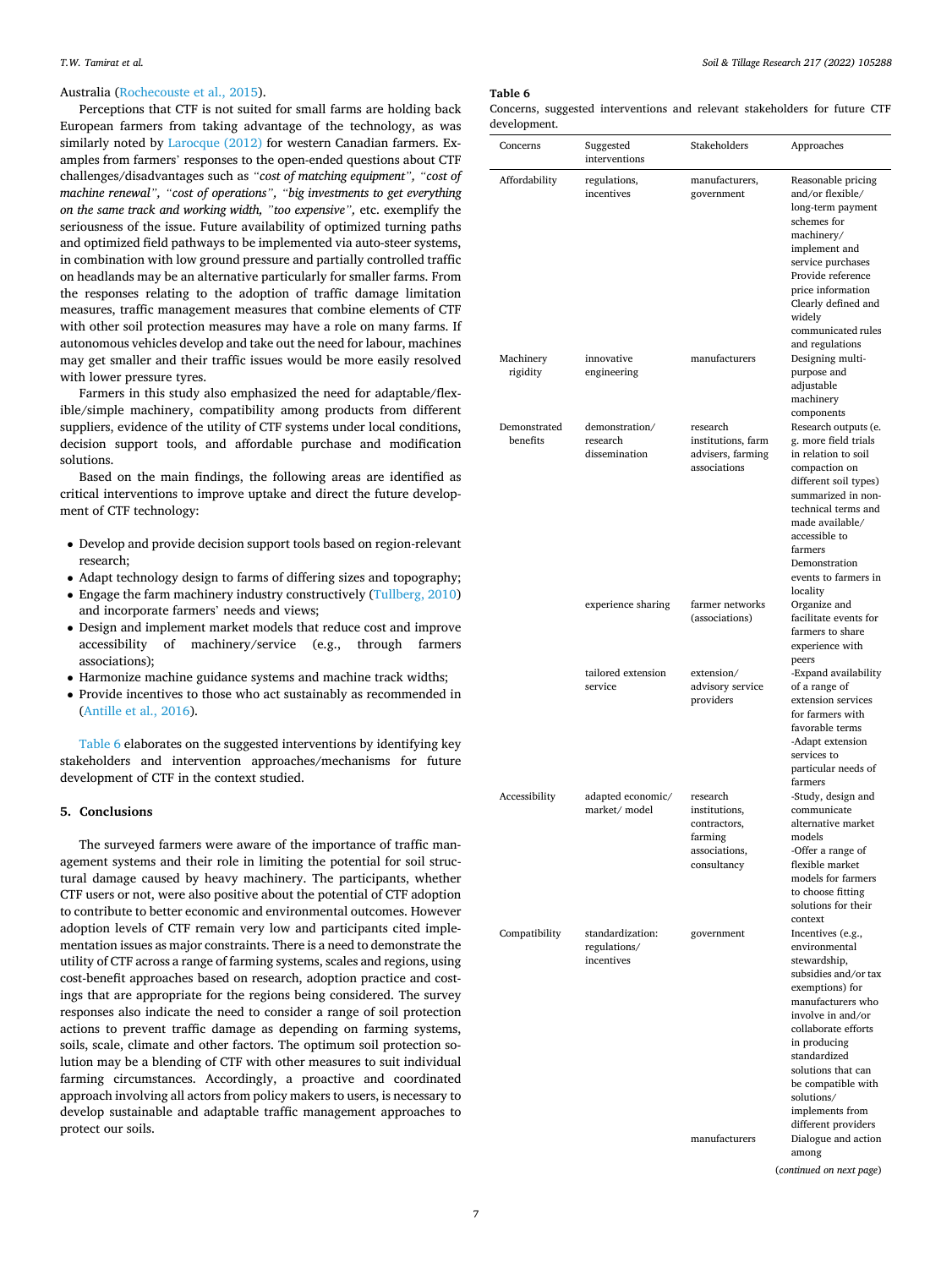#### <span id="page-7-0"></span>**Table 6** (*continued* )

| Concerns                  | Suggested<br>interventions                                                   | <b>Stakeholders</b>                                                 | Approaches                                                                                                                                                                                                                         |
|---------------------------|------------------------------------------------------------------------------|---------------------------------------------------------------------|------------------------------------------------------------------------------------------------------------------------------------------------------------------------------------------------------------------------------------|
|                           | collaborated action<br>towards<br>standardization                            |                                                                     | manufacturers on<br>co-creation and<br>implementation of<br>standardized/<br>compatible<br>solutions                                                                                                                               |
| Decision<br>support tools | targeted research &<br>Decision Support<br>System (DSS)<br>products/services | research<br>institutions,<br>manufacturers, Ag<br>service providers | Study farmer<br>challenges, design<br>and provide<br>relevant DSS<br>solutions<br>Adapt design,<br>production,<br>provision and<br>follow up of DSS<br>service against<br>existing and<br>expected challenges<br>and opportunities |
|                           | promote research<br>on CTF and DSS                                           | government                                                          | Encourage (e.g.,<br>through funding)<br>research projects<br>that intend to<br>develop innovative/<br>relevant DSS<br>solutions,                                                                                                   |
|                           | Develop route<br>planning systems                                            | research<br>institutions & Ag<br>service providers                  | Update and<br>innovate route<br>planning<br>algorithms,<br>practices and<br>standards                                                                                                                                              |
| Adaptability              | flexible equipment                                                           | manufacturers, Ag<br>service providers                              | Engage farmers'<br>perceptions,<br>experiences, needs,<br>challenges and<br>ideas throughout<br>machinery/service<br>design, supply and<br>monitoring                                                                              |

DSS=decision support system; Ag service= agricultural service

# **Data statement**

Research data used for this article is not available for sharing due to confidentiality.

# **Funding**

The project, as part of which the survey data used in this study was collected, received funding from the European Union's Seventh Framework Programme for research, technological development and demonstration under grant agreement number 618123 ERA-NET - ICT-Agri partly in the project CTF-Optimove and PAMCOBA.

# **Declaration of Competing Interest**

The authors declare that they have no known competing financial interests or personal relationships that could have appeared to influence the work reported in this paper.

# **Acknowledgements**

The authors are grateful to Tim Chamen of CTF Europe Ltd, UK, for reviewing the survey questionnaire and distributing the survey to farmers in the networks of CTF Europe and Smartagri platform. Contribution from Kim Marin Lind during the drafting and revision of the survey questionnaire is gratefully acknowledged.

# **Appendix A. Supporting information**

Supplementary data associated with this article can be found in the online version at [doi:10.1016/j.still.2021.105288.](https://doi.org/10.1016/j.still.2021.105288)

# **References**

| Alaoui, Abdallah, Diserens, Etienne, 2018. Mapping soil compaction - a review. Curr.                                                                                           |  |
|--------------------------------------------------------------------------------------------------------------------------------------------------------------------------------|--|
| Opin. Environ. Sci. Health 5, 60-66.<br>Alvemar, H., Andersson, H., Pedersen, H.H., 2017. Profitability of controlled traffic in                                               |  |
| grass silage production-economic modelling and machinery systems. Adv. Anim.<br>Biosci.: Precis. Agric. (ECPA) 8, 749-753.                                                     |  |
| Antille, D.L., Bennett, J.M., Jensen, T.A., 2016. Soil compaction and controlled traffic                                                                                       |  |
| considerations in Australian cotton-farming systems. Crop and Pasture Science 67(1)<br>1-28 67 (1), 1-28. https://doi.org/10.1071/CP15097.                                     |  |
| Antille, D.L., Peets, S., Galambošová, J., Botta, G.F., Rataj, V., Macak, M., Tullberg, J.N.,                                                                                  |  |
| Chamen, W.C.T., White, D.R., Misiewicz, P.A., Hargreaves, P.R., Bienvenido, J.F.,                                                                                              |  |
| Godwin, R.J., 2019. Review: soil compaction and controlled traffic farming in arable<br>and grass cropping systems. Agron. Res. 17, 653-682.                                   |  |
| Bai, Y., He, J., Li, H., Wang, Q., Chen, H., Kuhn, N.J., Hikel, H., Chen, F., Gong, Y., 2009.                                                                                  |  |
| Soil structure and crop performance after 10 years of controlled traffic and                                                                                                   |  |
| traditional tillage cropping in the dryland loess plateau in China. Soil Sci. 174,<br>113-119.                                                                                 |  |
| Beylich, Anneke, Oberholzer, Hans-Rudolf, Schrader, Stefan, Höper, Heinrich,                                                                                                   |  |
| Wilke, Berndt-Michael, 2010. Evaluation of soil compaction effects on soil biota and<br>soil biological processes in soils. Soil Tillage Res. 109, 133-143.                    |  |
| Bochtis, D.D., Sørensen, C.G., Jørgensen, R.N., Green, O., 2009. Modelling of material                                                                                         |  |
| handling operations using controlled traffic. Biosyst. Eng. 103, 397-408.                                                                                                      |  |
| Chamen, Tim. 2008. Controlled Traffic Farming in Europe - Constraints and<br>Opportunities." In 6th Australian Controlled Traffic Farming Conference, 91-96. Dubbo,            |  |
| New South Wales, Australia: Australian Controlled Traffic Farming Association.                                                                                                 |  |
| Chamen, Tim, 2015. Controlled traffic farming-from worldwide research to adoption in                                                                                           |  |
| Europe and its future prospects. Acta Technologica Agriculturae 18 (3), 64–73.<br>Chamen, W.C.T., Vermeulen, G.D., Campbell, D.J., Sommer, C., 1992. Reduction of              |  |
| traffic-induced soil compaction: a synthesis. Soil Tillage Res. 24 (1992), 303-318,                                                                                            |  |
| 24: Soil & Tillage Research.                                                                                                                                                   |  |
| COM 2006. "Thematic Strategy for Soil Protection (COM231)." In.<br>ESDAC. 2008. Soil Compaction, ESDAC - European Commission, Accessed 5 June. (https:                         |  |
| //esdac.jrc.ec.europa.eu/themes/soil-compaction).                                                                                                                              |  |
| Gasso, Vicent, Oudshoorn, Frank W., Sørensen, Claus G., Pedersen, Hans H., 2014. An<br>environmental life cycle assessment of controlled traffic farming. J. Clean. Prod. 73,  |  |
| 175-182.                                                                                                                                                                       |  |
| Gasso, Vicent, Sørensen, Claus A.G., Oudshoorn, Frank W., Green, Ole, 2013. Controlled                                                                                         |  |
| traffic farming: a review of the environmental impacts. Eur. J. Agron. 48, 66–73.<br>Godwin, Richard, Miesewicz, Paula, White, David, Smith, Emily, Chamen, Tim,               |  |
| GALAMBOSOVA3, Jana, STOBART, Ron, 2015. Results from recent traffic systems                                                                                                    |  |
| research and the implications for future work. Acta Technol. Agric. 3, 57–63.<br>Govers, Gerard, Merckx, Roel, Wesemael, Bas van, Oost, Kristof Van, 2017. Soil                |  |
| conservation in the 21st century: why we need smart agricultural intensification. Soil                                                                                         |  |
| $3,45-59.$                                                                                                                                                                     |  |
| Gregorich, E.G., Mclaughlin, Neil, Lapen, D.R., Ma, B.L., Rochette, 2014. Soil<br>compaction, both an environmental and agronomic culprit: increased nitrous oxide             |  |
| emissions and reduced plant nitrogen uptake. Soil Sci. Soc. Am. J. 78, 1913-1923.                                                                                              |  |
| Halpin, N.V., T. Cameron, and P.F. Russo 2008. "Economic Evaluation of Precision                                                                                               |  |
| Controlled Traffic Farming in the Australian Sugar Industry: - A case study of an<br>early adopter." In 30th Conference of the Australian Society of Sugar Cane Technologists, |  |
| 1-11. Townsville, Queensland, Australia: Australian Controlled Traffic Farming                                                                                                 |  |
| Association (ACTFA).<br>Hargreaves, P.R., Peets, S., Chamen, W.C.T., White, D.R., Misiewicz, P.A., Godwin, R.J.,                                                               |  |
| 2017. Potential for controlled traffic farming (CTF) in grass silage production:                                                                                               |  |
| agronomics, system design and economics. Adv. Anim. Biosci. 8, 776-781.                                                                                                        |  |
| Hefner, M., Labouriau, R., Nørremark, M., Kristensen, H.L., 2019. Controlled traffic<br>farming increased crop yield, root growth, and nitrogen supply at two organic          |  |
| vegetable farms. Soil Tillage Res. 191, 117-130.                                                                                                                               |  |
| Anon Huber, S. G. Prokop, D. Arrouays, G. Banko, A. Bispo, R.J.A. Jones, M.G.<br>Kibblewhite, W. Lexer, A. Möller, R.J. Rickson, T. Shishkov, M. Stephens, G. Toth, J.         |  |
| J.H. Van den Akker, G. Varallyay, F.G.A. Verheijen, A.R. Jones, (eds). 2008.                                                                                                   |  |
| "Environmental Assessment of Soil for Monitoring Volume I: Indicators & Criteria."                                                                                             |  |
| In EUR 23490 EN/1.<br>Hussein, Mahmood A., Antille, Diogenes L., Kodur, Shreevatsa, Chen, Guangnan,                                                                            |  |
| Tullberg, Jeff N., 2021. Controlled traffic farming effects on productivity of grain                                                                                           |  |
| sorghum, rainfall and fertiliser nitrogen use efficiency. J. Agric. Food Res. 3, 1-17.                                                                                         |  |
| Jensen, Hans Grinsted, Jacobsen, Lars-Bo, Pedersen, Søren Marcus, Tavella, Elena, 2012.<br>Socioeconomic impact of widespread adoption of precision farming and controlled     |  |
| traffic systems in Denmark. Precis. Agric. 13, 661-677.                                                                                                                        |  |
| JRC, 2016. In: Stolte, Jannes, Tesfai, Mehreteab, Øygarden, Lillian, Kværnø, Sigrun,<br>Keizer, Jacob, Verheijen, Frank, Panagos, Panos, Ballabio, Cristiano, Hessel., Rudi    |  |
| (Eds.), Soil Threats In Europe: Status, Methods, Drivers And Effects On Ecosystem                                                                                              |  |

[Services. JRC.](http://refhub.elsevier.com/S0167-1987(21)00361-5/sbref19) [Kingwell, Ross, Fuchsbichler, Amy, 2011. The whole-farm benefits of controlled traffic](http://refhub.elsevier.com/S0167-1987(21)00361-5/sbref20)  [farming: an Australian appraisal. Agric. Syst. 104, 513](http://refhub.elsevier.com/S0167-1987(21)00361-5/sbref20)–521.

[Lamers, J.D., Perdoc, U.D., Lumkes, L.M., Klooster, J.J., 1986. Controlled traffic farming](http://refhub.elsevier.com/S0167-1987(21)00361-5/sbref21)  [systems in the Netherlands. Soil Tillage Res. 8, 65](http://refhub.elsevier.com/S0167-1987(21)00361-5/sbref21)–76.

Larocque, Steve. 2012. "Controlled Traffic Farming Final Report. Nuffield Study Tour."